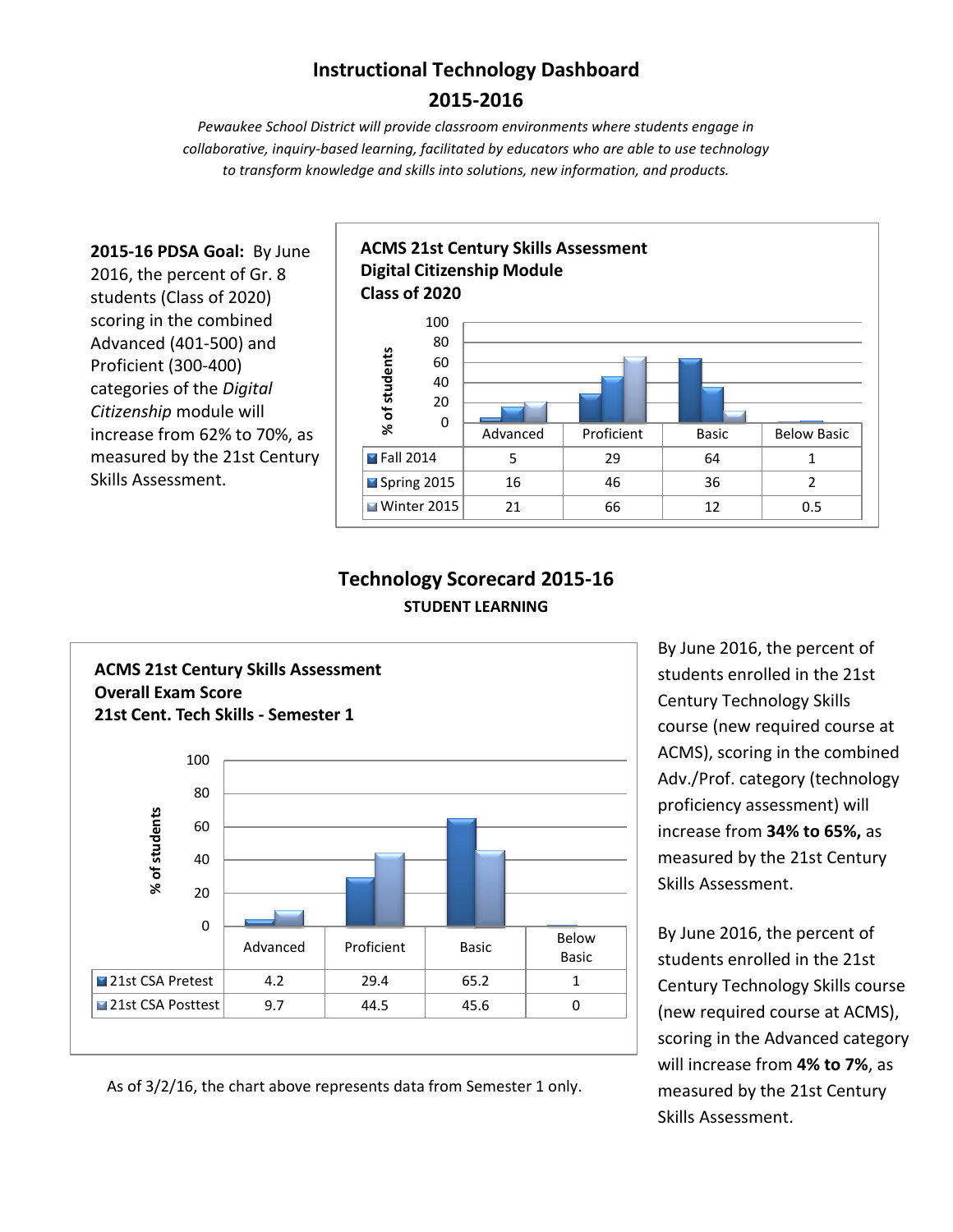## **Technology Scorecard 2015-16 PEOPLE**

By June 2016, the Information Technology Dept., will increase enduser satisfaction with "Was the response or solution delivered when promised?" (Timeliness) from 4.15 to 4.20, as measured by the District Services Survey (Studer Education).



# **Pewaukee School District Clarity Survey**<br>Teacher reported time spent per year in school-sponsored PD



By June 2016, the percentage of teachers participating in 9 or more hours of schoolsponsored PD (technology-related) will increase from 50% to 55%, as measured by the Clarity Survey.

#### **Technology Scorecard 2015-16 SERVICE**

**June 2015**<br>increase from 34% to By June 2016, the percentage of students (grades 5-12) with laptop insurance will 40%, as measured by laptop purchase logs.